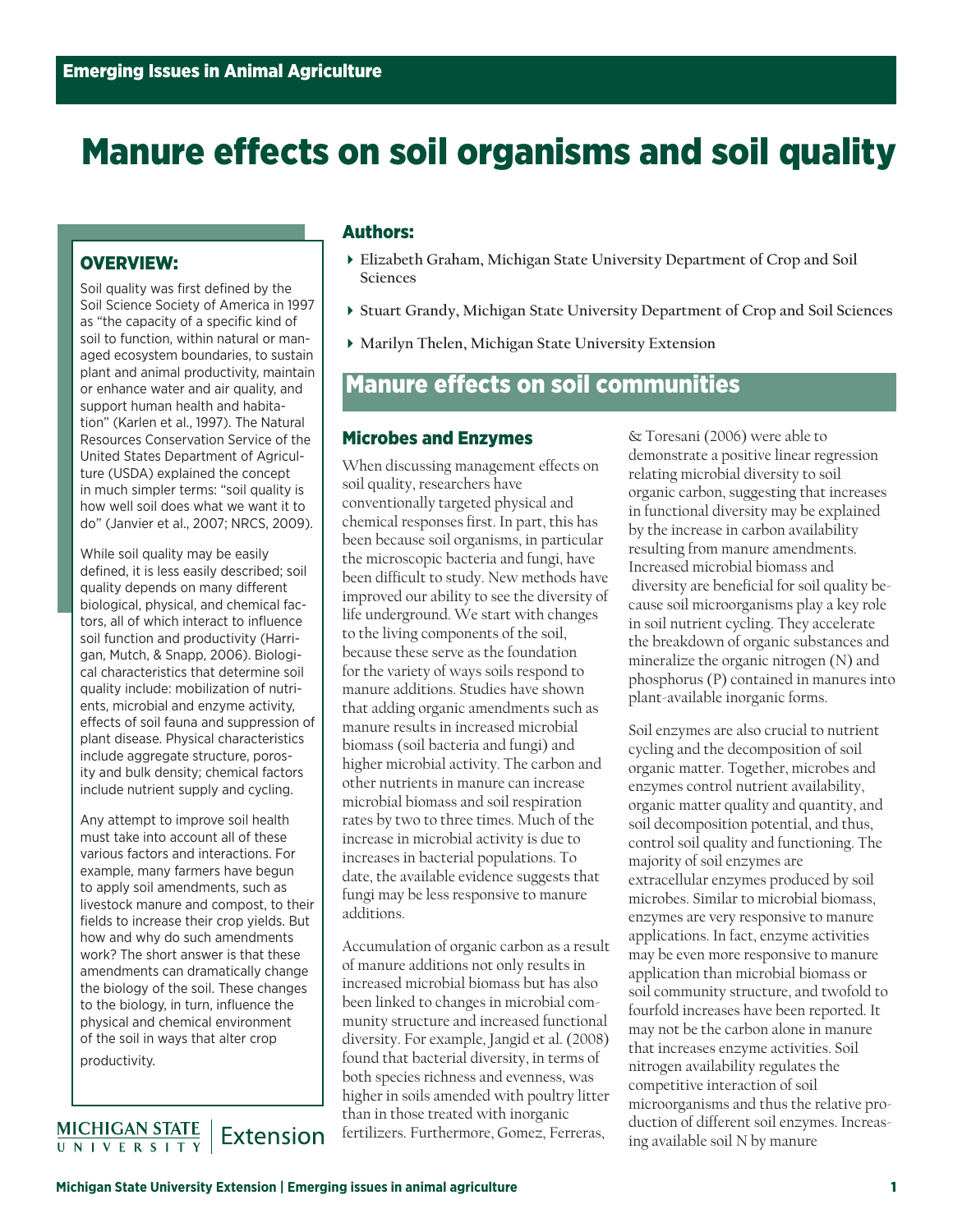additions generally leads to increases in the activity of soil enzymes that break down carbohydrates and decreases in the activity of enzymes that break down aromatic compounds such as lignin.

# Larger Soil Organisms

Other soil organisms are also influenced by manure additions. Larger soil fauna, such as protozoa and invertebrate groups including nematodes, mites and earthworms, are also strongly affected by manure amendments. In the short term, these soil organisms may react to manure amendments by increasing in both numbers and activity level as a result of the added organic matter. Manure additions can also have indirect long-term effects on soil organisms by causing changes in soil pH and physical properties (aggregation and porosity), as well as changes in productivity and soil organic matter levels (Bunemann, Schwenke, & Van Zwieten, 2006). By feeding on crop residues and other organic matter, microarthropods can enhance decomposition and nutrient availability, both of which are important to crop production and healthy soils. Estimates vary but we know that grazing on microbes by microarthropods and nematodes releases much of the nitrogen that becomes available during the growing season. Looking at this a different way, if there were no microarthropods in soil there would be less N mineralized and the need for more fertilizer nitrogen.

## Changes in soil function

The changes in soil organisms resulting from manure additions potentially have a wide range of effects on soil functions. Indeed, soil disease suppression and aggregation, as well as soil chemistry and nutrient supplying capacity, are all influenced by manure use.

## Disease Suppression

Besides increasing numbers of beneficial organisms in soil, manure has also been found to decrease the abundance of harmful organisms, such as disease-causing pathogens and plant pests. Pathogens representing a variety of different taxa, including bacteria, fungi, and nematode species, are influenced by

manure amendment. Organic amendments such as manure have been shown to alter physical, chemical and biological properties of soil that can directly or indirectly affect pathogen survival and crop infection.

For example, Scheuerell, Sullivan, and Mahaffee (2005) discovered that suppression of Pythium spp., a common pathogen which causes root rot, was associated with ammonia volatilization from manure amendments. Likewise, Conn & Lazarovits (1999) found that the use of liquid swine manure reduced the incidence of wilt and common scab in potato fields, and also reduced the number of plant parasitic nematodes for three years after a single application. A significant decrease in red stele strawberry root disease was also observed in fields treated with poultry/steer and dairy manure compost, relative to a control (Millner, Ringer, & Maas, 2004).

Several mechanisms have been proposed to account for the observed suppressive effect of manure on soil-borne pathogens. One hypothesis is that soil amendments serve as a source of energy for microorganisms and therefore enhance microbial activity, competition and overall biomass, including antagonistic microorganisms that deter pathogens. These antagonistic microorganisms can be other species of competing bacteria or fungi, or parasites that prey on pathogens. In fact, it is believed that microbe-microbe interactions – such as competition, antibiosis, parasitism and predation – are often the underlying mechanism of disease control using organic amendments. It has also been suggested that application of nitrogen-rich manure amendments may reduce soil-borne diseases by releasing allelochemicals generated during microbial decomposition. High concentrations of volatile fatty acids (VFAs) in manures also inhibit plant pathogens, although VFAs are only active at low pH (less than 4.75) (Bailey & Lazarovits, 2003). Other potential disease-suppressing mechanisms include altered environmental conditions in the root zone, such as pH, electrical conductivity, porosity, water-holding capacity and nutrient concentrations, all

of which can directly or indirectly affect plant health. Davis, Huisman, Everson, & Schneider (2001) found in a survey of potato fields that organic matter, organic nitrogen and increased nutrient availability were all associated with reduced disease and higher yields. In summary, the effectiveness of any particular amendment depends upon the complex interactions between these various biological, chemical and physical soil factors. Moreover, several diseasesuppressive mechanisms may operate at one time against different pathogens.

#### Soil Structure

Organic amendments affect the structure of soil itself. Long-term intensive cultivation causes degradation of soil structure, decreasing soil quality and productivity. Soil structure refers to the three-dimensional arrangement of particles. Soil is composed of groups or clumps of particles, called aggregates, which are held together by organic matter, primary microbially produced organic matter, and sometimes by chemical bonds between cations (positively charged particles) and silt and clay particles. Manure amendments add organic matter to the soil, which increases microbial activity and the production of microbial polysaccharides that stabilize aggregates. Stable soil aggregates have a beneficial influence on soil moisture status, nutrient dynamics, soil maintenance and soil porosity. Increases in porosity and aggregate stability also serve to improve other soil physical properties. These include decreased bulk density and compaction, increased water holding capacity, infiltration capacity and hydraulic conductivity, and decreased surface crusting and runoff volumes (Haynes & Naidu, 1998).

# Soil Chemistry/Nutrient Cycling

The use of inorganic fertilizers first became popular in the 1950s when growers began to simplify their rotations and depend more on external inputs to maintain and increase yield. The immediate result was deterioration in soil health. Now farmers must rely on fertilizers (organic and non-organic) to make up the difference between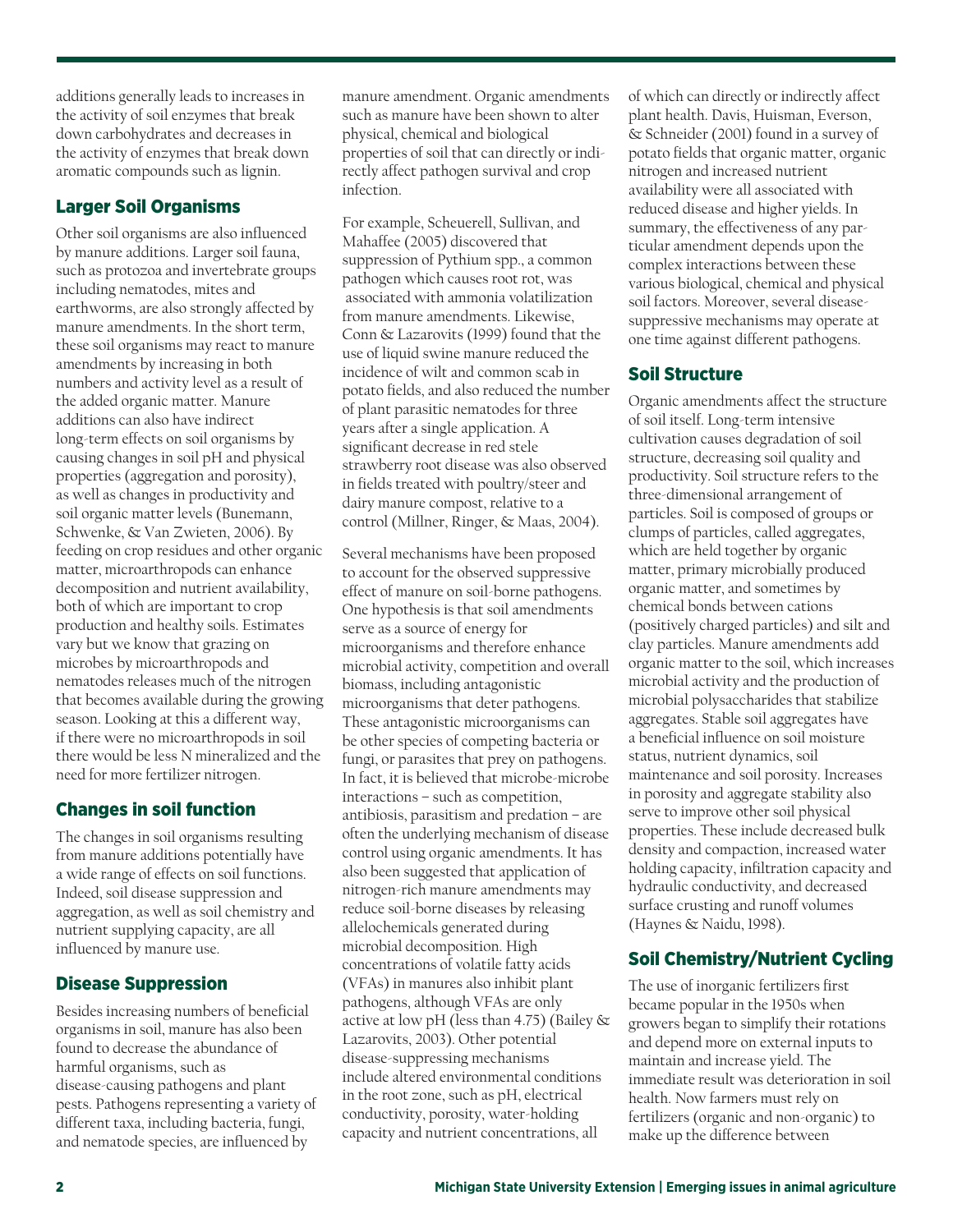nutritional needs of crops and their supply by soil. The goal of manure amendments is to balance nutrient inputs with crop requirements while providing additional organic matter that can help reverse declines in soil quality. Historically, the application rates of organic fertilizers, including manure, were determined by N requirements, which caused systems to be overloaded with P. As a result, most organic amendments are now based on P rates.

Depending on the type of manure, most of the nutrients, particularly nitrogen, become available through mineralization. Mineralization refers to the conversion of nutrients from organic to inorganic (and thus plant-available) forms. This conversion process is often referred to as the "slow release" of amendment nutrients. Long-term manure applications can increase the nutrient pool of potentially mineralizable N and P in soils, which means that producers need to adjust application rates each year to account for the release of nutrients from manure applied in previous years. Yet another consequence of this slow-release phenomenon is that manures containing a large proportion of organic N, such as cattle feedlot or dairy manures with bedding, provide less plant available N, because the organic N must be mineralized first. In contrast to nitrogen, phosphorus availability from manure is often high (more than 70 percent) because most of the P is inorganic and readily available. Nevertheless, crop P uptake is generally much lower than N uptake and more is retained in the soil.

Carbon (C) is also a very important component of soil. Manure amendments add organic matter to the soil, primarily in the form of organic carbon (Haynes & Naidu, 1998). The amount of organic carbon present in a soil reflects the long-term balance between additions of organic C and losses through different pathways. The addition of manure typically shifts this balance and increases soil organic matter, with the magnitude of increase primarily determined by climate, soil type and characteristics of the manure. This increase in organic matter has far-reaching effects on soil

properties. Let's consider aggregation as an example. When manure or other organic matter is added to the soil it is quickly colonized by millions of bacteria. These organisms derive both their energy and their nutrients from the organic matter. During decomposition of this material, bacteria produce large quantities of polysaccharides. These polysaccharides function like sticky glue in the soil and can actually stick soil particles together into aggregates. Therefore, in general, more organic matter inputs usually means more bacteria, more aggregates, and better soil structure. These increases in soil structure feed back to further increase soil organic matter concentrations.

#### **Environmental Effects**

While manure application is beneficial to soils in many ways, it unfortunately can also have negative impacts on the wider environment. It has been observed in numerous studies that manure application causes increased dissolved N and P transfer to runoff water. Applying manure infrequently at high rates or applying manure frequently at low rates may exceed the system's capacity to assimilate nutrients, releasing N and P. Nutrient contaminated runoff from croplands treated with manure may then contribute to increased P and N concentrations in nearby streams and lakes, resulting in harmful eutrophication, algal blooms and other negative effects. Ammonium loss from manure-amended soils into surface waters can also poison aquatic organisms at high concentrations (> 2.5 mg/L) and nitrate in runoff from manured fields may also cause hypoxia (lack of oxygen) in rivers and lakes (Eghball & Power, 1999).

Fortunately, these effects can be minimized, if not eliminated, by careful application and timing of manure amendments. First, leaching and runoff can be reduced by incorporating manure into the soil, rather than leaving it on the surface. Second, manure should be applied to match crop P requirements instead of N, in order to avoid overloading systems with P. Manure application can also potentially affect air pollution and global warming. Arable soils are a major source of the greenhouse gas nitrous oxide (N2O), and emissions of this potent greenhouse gas may increase from organically amended soils (Ginting, Kessavalou, Eghball, & Doran, 2003). However, these potential effects can also be avoided by applying nutrients in quantities that match crop requirements.

#### Choosing an ammendment

There are several factors to consider when deciding whether to utilize organic amendments. The first consideration is that manures differ depending on the source. The most important difference between types of manure is nutrient content. Swine manure, for example, contains the greatest proportions of total organic matter and organic carbon as well as the highest carbon to nitrogen ratio, but cattle manure has a higher percentage of organic P, and poultry manure has the highest percentage of nitrogen. Therefore one type of manure may be more effective than the others, depending on the existing nutrient concentrations in the soil and the nutrient requirements of proposed crops.

Another prime concern with organic amendments is whether or not to compost the manure prior to application. Composting changes both the physical and chemical structure of manure, which has diverse consequences, both positive and negative. Physical changes that occur during composting include: decreased water content, decreased dry matter, decreased volume and increased bulk density. These changes are generally considered advantageous, because smaller mass/volumes are much easier to transport and apply. Composting manure also helps to eliminate pathogens, parasites, weed seeds and odors, and it has been found to increase disease suppression effects. Furthermore, composted cattle manure has proven as effective as raw manure in promoting crop yields.

However, composting may increase nutrient losses. Manure nitrogen is lost during the composting process through ammonia volatilization, denitrification and leaching, and additionally, much of the plant available nitrogen is immobilized in organic forms. Due to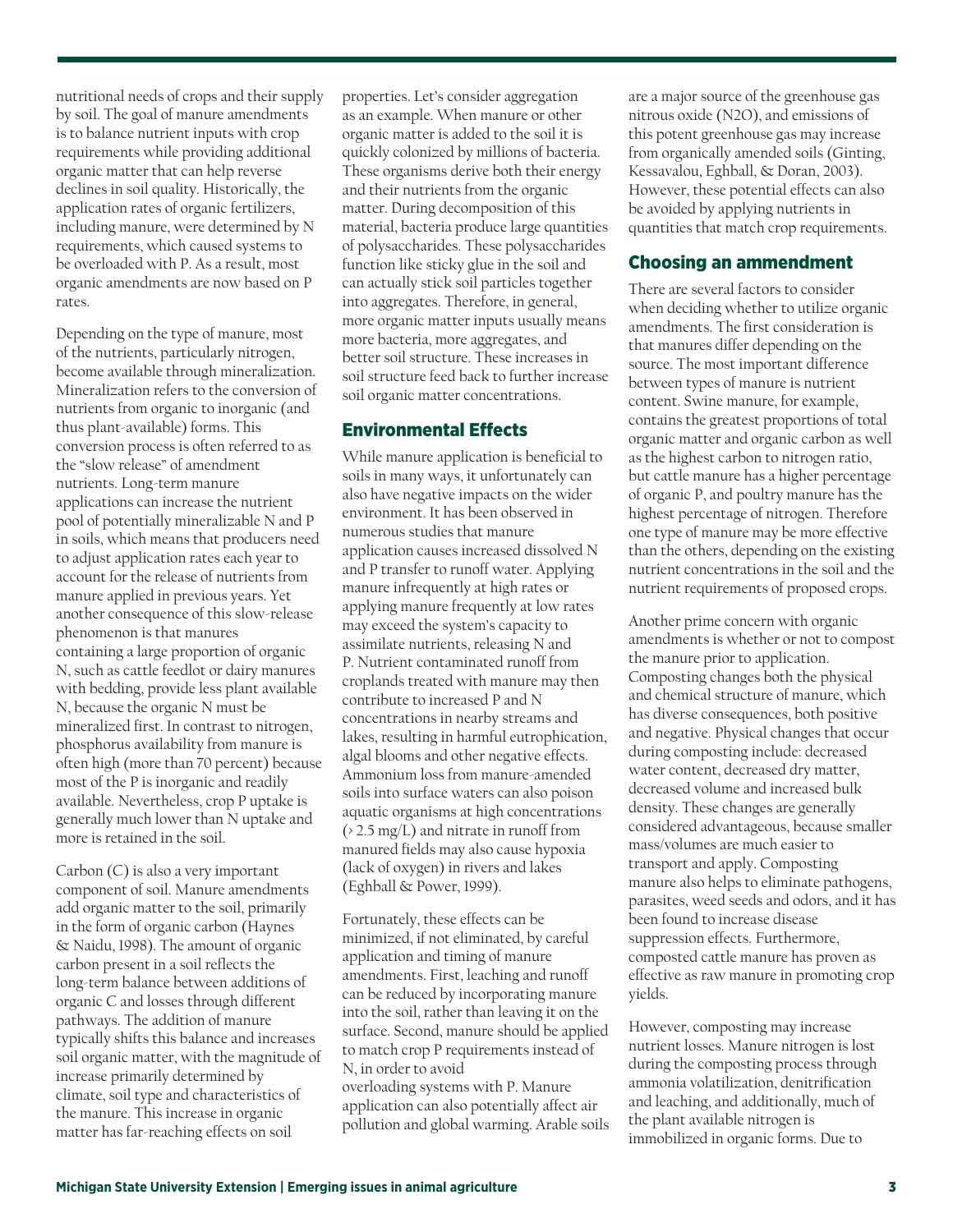nitrification, compost may contain higher NO3- and lower NH4+ concentrations than fresh manure. Overall inorganic nitrogen availability, however, is often less in compost than fresh manure and composting may benefit the environment because organic nutrients are less likely to run off to surface waters or to leach to groundwater.

The timing and amount of manure applications is also crucial. As mentioned, applying manure at too high a rate or too frequently (even at a low rate) can overload a soil system. Applying manure to frozen ground can increase the amount of nutrient runoff and, in general, it is best to add amendments close to known periods of plant uptake to reduce off-farm losses. Mixing manure thoroughly into the soils rather than leaving it on the surface can also reduce leaching and runoff and improve the efficiency of manure nutrient utilization by crops.

# Conclusion

The addition of manure to soils results in increased yields of many field crops. However, the short-term and long-term effects of manure amendments may differ; processes affecting yield differ at initial application and after time has passed. In nutrient deficient cropping systems, the addition of nutrients in manure – in particular nitrogen – may immediately increase yields. Long-term increases in yields may be due to delayed nutrient release or increases in soil quality. It should now be evident that the increase in crop yields associated with manure application is not simply caused by the properties of the manure, but is instead the result of a series of complex interactions between the nutrients, organic matter and organisms in the manure and the existing conditions of the amended soil. Amendments can have profound effects on soil structure, soil chemistry and soil organisms (microbes and macrofauna) and have also been found to suppress soil pathogens and disease.

Potential negative effects of manure additions such as nutrient loss and enhanced greenhouse gas emissions from soils can be minimized through careful

attention to application rate and timing. Strategic management of animal manures can thus be a cost-effective way to increase soil organic matter content, stimulate soil biology, improve physical structure and ultimately improve crop yields.

#### REFERENCES:

- Bailey, K. L., & Lazarovits, G. (2003). Suppressing soil-borne diseases with residue management and organic amendments. Soil & Tillage Research, 72, 169-180.
- Bunemann, E. K., Schwenke, G. D., & Van Zwieten, L. (2006). Impact of agricultural inputs on soil organisms – a review. Australian Journal of Soil Research, 44, 379-406.
- Cambardella, C. A., Richard, T. L., & Russell, A. (2003). Compost mineralization in soil as a function of composting process conditions. Gauthier-Villars/Editions Elsevier.
- Chan, K. Y. (2001). Soil particulate organic carbon under different land use and management. Soil Use and Management, 17, 217-221.
- Conn, K. L., & Lazarovits, G. (1999). Impact of animal manures on verticillium wilt, potato scab, and soil microbial populations. Canadian Journal of Plant Pathology-Revue Canadienne De Phytopathologie, 21, 81-92.
- Dao, T. H., & Cavigelli, M. A. (2003). Mineralizable carbon, nitrogen, and water-extractable phosphorus release from stockpiled and composted manure and manure-amended soils. Agronomy Journal, 95, 405-413.
- Davis, J. R., Huisman, O. C., Everson, D. O., & Schneider, A. T. (2001). Verticillium wilt of potato: A model of key factors related to disease severity and tuber yield in southeastern Idaho. American Journal of Potato Research, 78, 291-300.

Drinkwater, L. E., Letourneau, D. K.,

Workneh, F., Vanbruggen, A. H. C., & Shennan, C. (1995). Fundamental Differences between conventional and organic tomato agroecosystems in California. Ecological Applications, 5, 1098-1112.

- Eghball, B., & Gilley, J. E. (1999). Phosphorus and nitrogen in runoff following beef cattle manure or compost application. Journal of Environmental Quality, 28, 1201-1210.
- Eghball, B., & Power, J. F. (1999). Composted and noncomposted manure application to conventional and no-tillage systems: Corn yield and nitrogen uptake. Agronomy Journal, 91, 819-825.
- Eghball, B., Wienhold, B. J., Gilley, J. E., & Eigenberg, R. A. (2002). Mineralization of manure nutrients. Soil Water Conservation Soc.
- Ferguson, R. B., Nienaber, J. A., Eigenberg, R. A., & Woodbury, B. L. (2005). Long-term effects of sustained beef feedlot manure application on soil nutrients, corn silage yield, and nutrient uptake. Journal of Environmental Quality, 34, 1672-1681.
- Ge, Y., Zhang, J. B., Zhang, L. M., Yang, M., & He, J. Z. (2008). Long-term fertilization regimes and diversity of an agricultural affect bacterial community structure soil in northern China. Journal of Soils and Sediments, 8, 43-50.
- Ginting, D., Kessavalou, A., Eghball, B., & Doran, J. W. (2003). Greenhouse gas emissions and soil indicators four years after manure and compost applications. Journal of Environmental Quality, 32, 23-32.
- Girma, K., Holtz, S. L., Arnall, D. B., Tubana, B. S., & Raun, W. R. (2007). The magruder plots: Untangling the puzzle. Agronomy Journal, 99, 1191- 1198.
- Gomez, E., Ferreras, L., & Toresani, S. (2006). Soil bacterial functional diversity as influenced by organic amendment application. Bioresource Technology, 97, 1484-1489.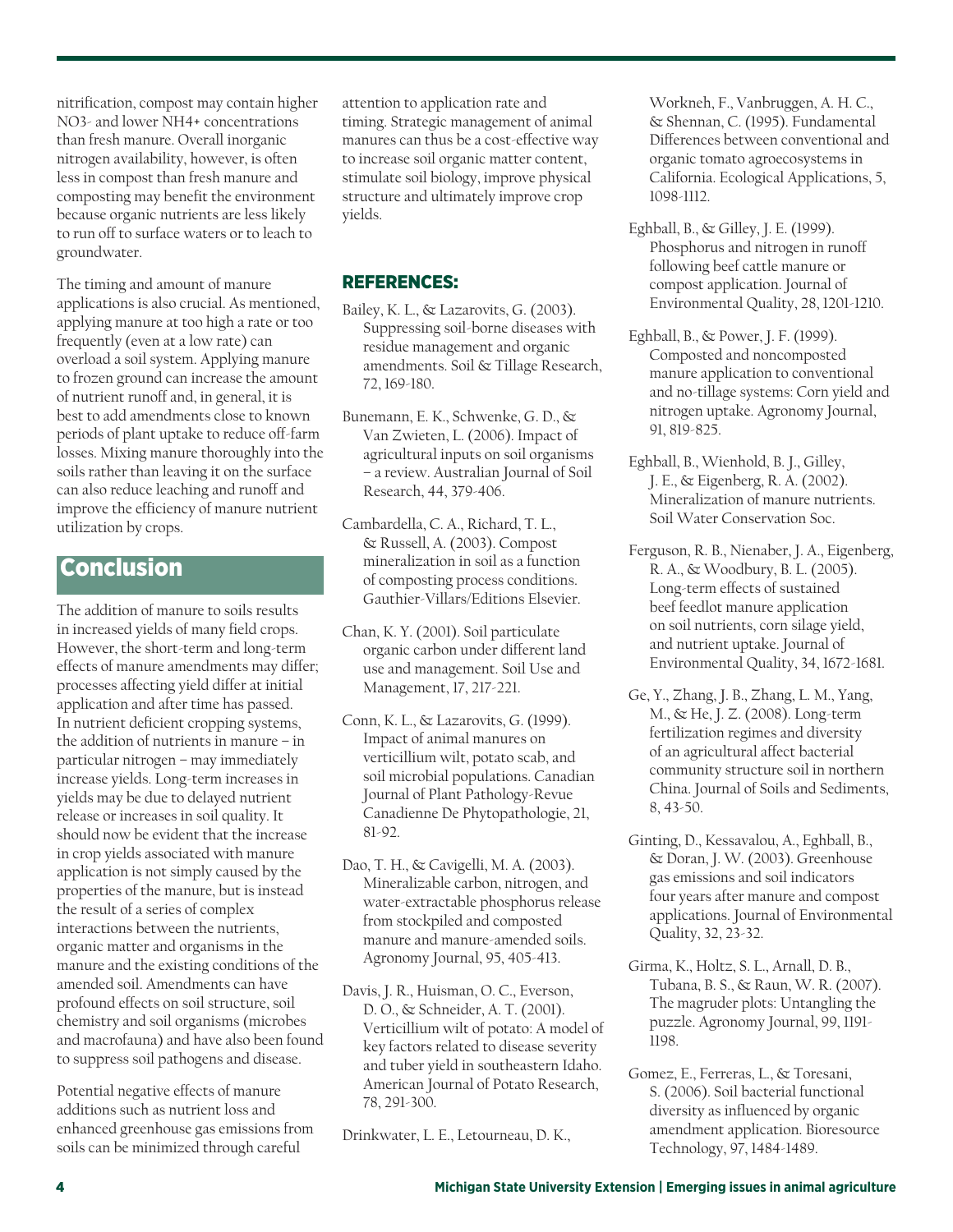Harrigan, T.M., Mutch, D.R., & Snapp, S.S. (2006). Manure Slurry-Enriched Micro-Site Seeding of Biosuppressive Cover Crops. Applied Engineering in Agriculture, 22, 827-834.

Haynes, R. J., & Naidu, R. (1998). Influence of lime, fertilizer and manure applications on soil organic matter content and soil physical conditions: a review. Nutrient Cycling in Agroecosystems, 51, 123-137.

Helgason, B. L., Larney, F. J., Janzen, H. H., & Olson, B. M. (2007). Nitrogen dynamics in soil amended with composted cattle manure. Canadian Journal of Soil Science, 87, 43-50.

Herencia, J. F., Ruiz, J. C., Melero, S., Galavis, P. A. G., & Maqueda, C. (2008). A short-term comparison of organic v. conventional agriculture in a silty loam soil using two organic amendments. Journal of Agricultural Science, 146, 677-687.

Hoitink, H. A. J., & Boehm, M. J. (1999). Biocontrol within the context of soil microbial communities: A substratedependent phenomenon. Annual Review of Phytopathology, 37, 427- 446.

Jangid, K., Williams, M. A., Franzluebbers, A. J., Sanderlin, J. S., Reeves, J. H., Jenkins, M. B., Endale, D. M., Coleman, D. C., & Whitman, W. B. (2008). Relative impacts of land-use, management intensity and fertilization upon soil microbial community structure in agricultural systems. Soil Biology & Biochemistry, 40, 2843- 2853.

Janvier, C., Villeneuve, F., Alabouvette, C., Edel-Hermann, V., Mateille, T., & Steinberg, C. (2007). Soil health through soil disease suppression: Which strategy from descriptors to indicators? Soil Biology & Biochemistry, 39, 1-23.

Janzen, R. A., McGill, W. B., Leonard, J. J., & Jeffrey, S. R. (1999). Manure as a resource: Ecological and economic considerations in balance. Transactions of the Asae, 42, 1261-1273.

Karlen, D. L., Mausbach, M. J., Doran, J. W., Cline, R. G., Harris, R. F., & Schuman, G. E. (1997). Soil quality: A concept, definition, and framework for evaluation. Soil Science Society of America Journal, 61, 4-10.

Kautz, T., Lopez-Fando, C., & Ellmer, F. (2006). Abundance and biodiversity of soil microarthropods as influenced by different types of organic manure in a long-term field experiment in Central Spain. Applied Soil Ecology, 33, 278- 285.

Larkin, R. P., Honeycutt, C. W., & Griffin, T. S. (2006). Effect of swine and dairy manure amendments on microbial communities in three soils as influenced by environmental conditions. Biology and Fertility of Soils, 43, 51-61.

Larney, F. J., Buckley, K. E., Hao, X. Y., & McCaughey, W. P. (2006a). Fresh, stockpiled, and composted beef cattle feedlot manure: Nutrient levels and mass balance estimates in Alberta and Manitoba. Journal of Environmental Quality, 35, 1844-1854.

Larney, F. J., & Janzen, H. H. (1996). Restoration of productivity to a desurfaced soil with livestock manure, crop residue, and fertilizer amendments. Agronomy Journal, 88, 921-927.

Larney, F. J., Olson, A. F., Carcamo, A. A., & Chang, C. (2000). Physical changes during active and passive composting of beef feedlot manure in winter and summer. Bioresource Technology, 75, 139-148.

Larney, F. J., Sullivan, D. M., Buckley, K. E., & Eghball, B. (2006b). The role of composting in recycling manure nutrients.

Leroy, B., Bommele, L., Reheul, D., Moens, M., & De Neve, S. (2007). The application of vegetable, fruit

and garden waste (VFG) compost in addition to cattle slurry in a silage maize monoculture: Effects on soil fauna and yield. European Journal of Soil Biology, 43, 91-100.

Lupwayi, N. Z., Lea, T., Beaudoin, J. L., & Clayton, G. W. (2005). Soil microbial biomass, functional diversity and crop yields following application of cattle manure, hog manure and inorganic fertilizers. Canadian Journal of Soil Science, 85, 193-201.

Lyyemperumal, K., & Shi, W. (2008). Soil enzyme activities in two forage systems following application of different rates of swine lagoon effluent or ammonium nitrate. Applied Soil Ecology, 38, 128-136.

Majumder, B., Mandal, B., Bandyopadhyay, P. K., Gangopadhyay, A., Man, P. K., Kundu, A. L., & Mazumdar, D. (2008). Organic amendments influence soil organic carbon pools and rice-wheat productivity. Soil Science Society of America Journal, 72, 775-785.

Manici, L. M., Caputo, F., & Babini, V. (2004). Effect of green manure of Pythium spp. population and microbial communities in intensive cropping systems. Plant and Soil, 263, 133-142.

Marinari, S., Masciandaro, G., Ceccanti, B., & Grego, S. (2000). Influence of organic and mineral fertilisers on soil biological and physical properties. Bioresource Technology, 72, 9-17.

Martens, D. A., Johanson, J. B., & Frankenberger, W. T. (1992). Production and persistence of soil enzymes with repeated addition of organic residues. Soil Science, 153, 53-61.

Millner, P. D., Ringer, C. E., & Maas, J. L. (2004). Suppression of strawberry root disease with animal manure composts. Compost Science & Utilization, 12, 298-307.

Moral, R., Moreno-Caselles, J., Perez-Murcia, M. D., Perez-Espinosa, A., Rufete, B., & Paredes, C. (2005).